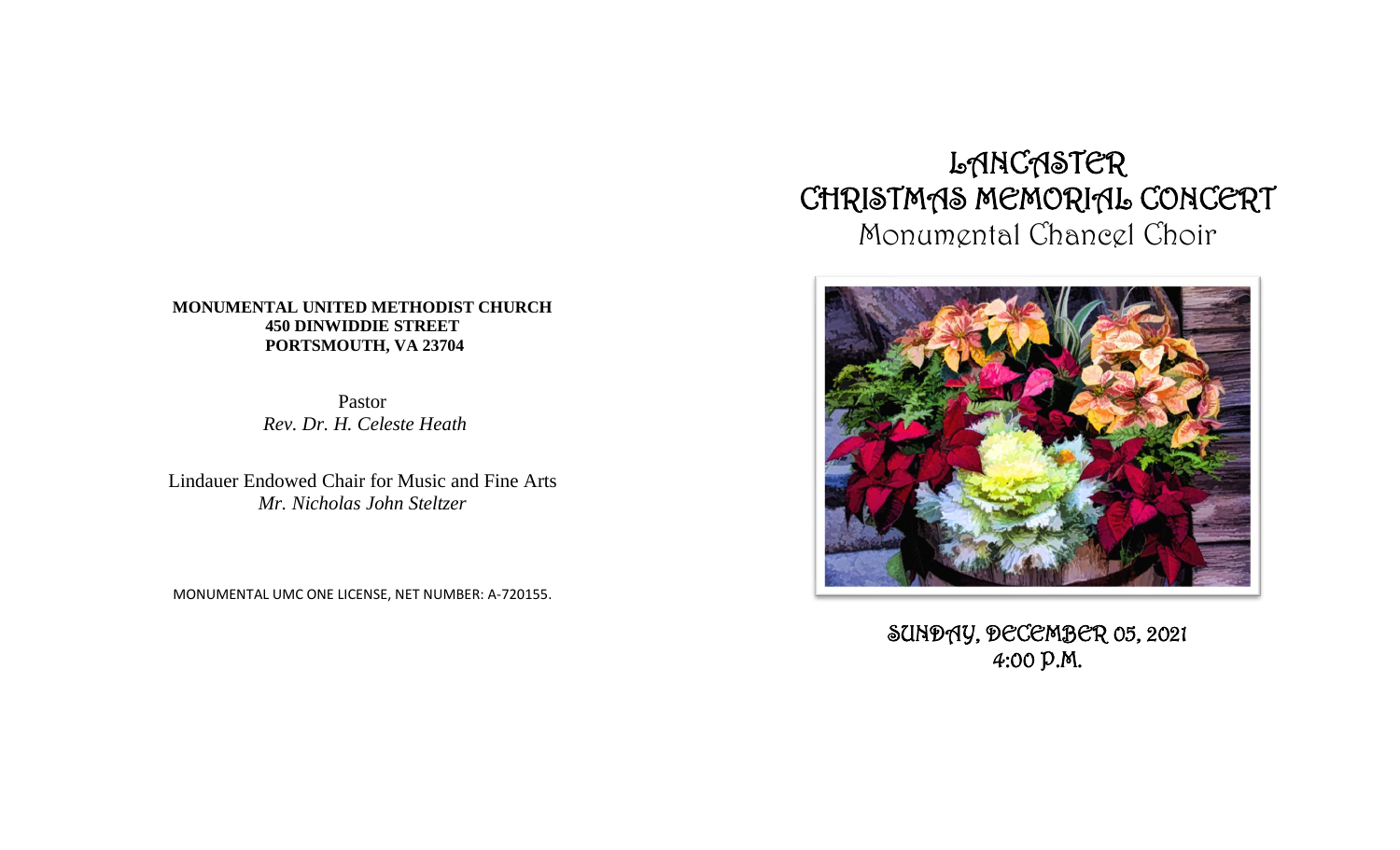### *Professor A.J. Lancaster*

*In 1911 Arthur J. Lancaster, an Englishman, became the director of music at Monumental Methodist Church. He would serve the church for 50 years until his death in 1961.*

*He also brought his gifts to the community during much of that time by teaching and directing music programs for 30 years from 1929 through 1959 in the Portsmouth school system. From 1929 through 1947 he directed vocal music at Woodrow Wilson High School and from 1947 through 1959 he directed the entire Portsmouth school system's music programs.*

*He was honored as Portsmouth's First Citizen in 1959 for his dedication to the cause of music. In that ceremony he was described as someone who would go anywhere to teach any student or reach any audience with an interest in music.*

**Thank You for your attendance today!**

**If you would like to make a contribution to support the fine arts ministry at Monumental, please leave it in one of the collection plates located near the doors.** 

*Make check payable to Monumental UMC, designated fine arts fund.*

**Monumental holds in person worship service each Sunday at 11:00 a.m. Please join us. All are invited!**

**On-line worship service is offered on Facebook and our web site:** *Monumentalumc.org*

#### **UPCOMING**

**Christmas Eve Candlelight Service with Communion Friday, December 24, 5:00 p.m.**

**COVID 19 SAFETY PROTOCOL** MASKS ARE REQURED AND SOCIAL DISTANCE WHERE POSSIBLE.

Written by: *Margaret Windley, Monumental UMC Historian*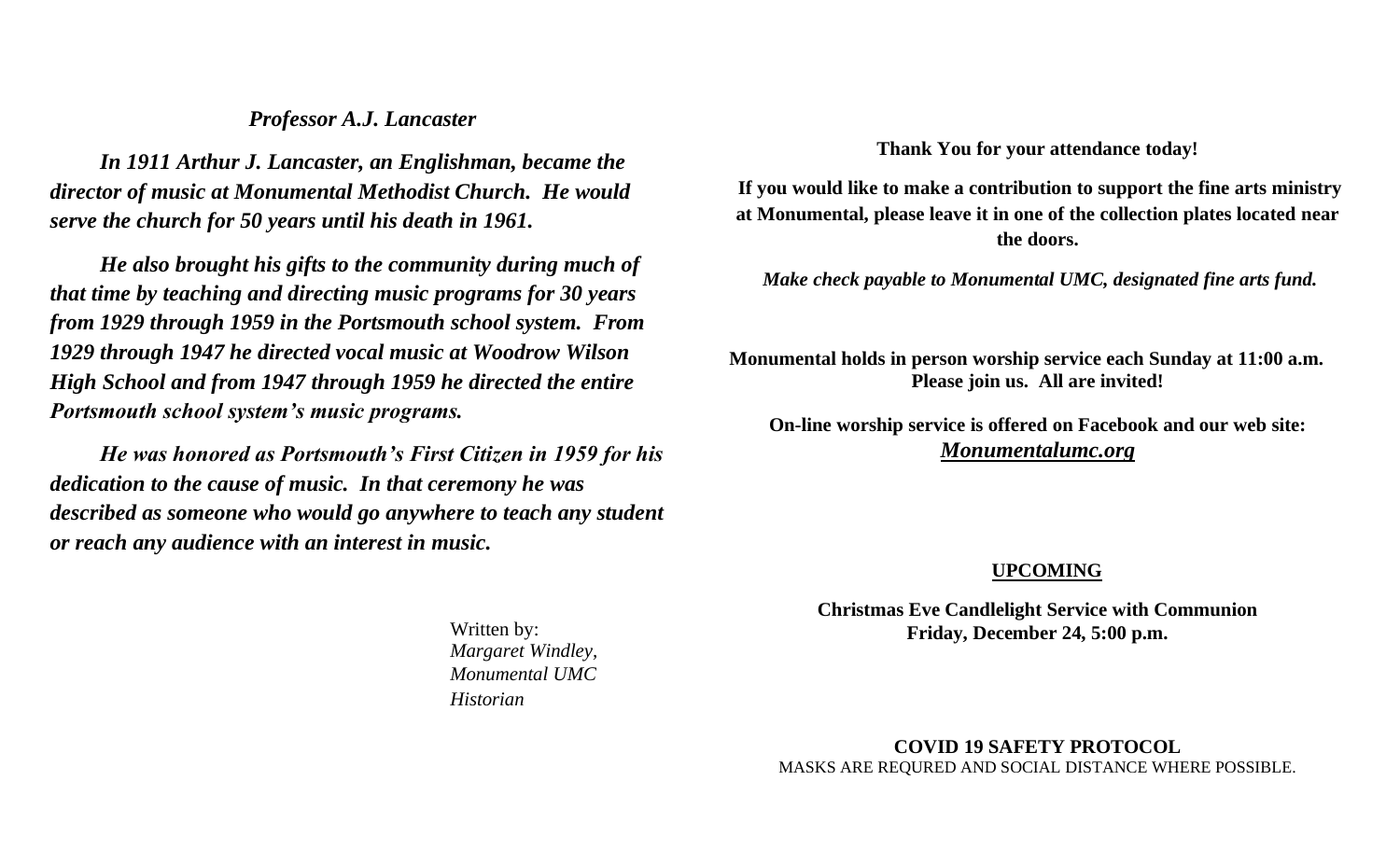# *Program*

| <b>Opening Carol</b> | "Once in Royal David's City"                                                   | $Hymn \#250$   |
|----------------------|--------------------------------------------------------------------------------|----------------|
|                      | $I^{st}$ & $2^{nd}$ verses - Solo<br>$3rd$ verse - Choir<br>$4th$ verse $-All$ |                |
| <b>Lesson</b>        | <b>Isaiah 40:1-8</b>                                                           |                |
| <b>Anthem</b>        | "How Beautiful Upon the Mountains"                                             | J. Stainer     |
| <b>Lesson</b>        | Jeremiah 23:3-6                                                                |                |
| Carol                | "Lo, How a Rose E'er Blooming"                                                 | Hymn $#216$    |
| <b>Lesson</b>        | Isaiah $9:2-7$                                                                 |                |
| <b>Anthem</b>        | "Before the Marvel of this Night"                                              | C. Schalk      |
| <b>Lesson</b>        | Luke 1:26-38                                                                   |                |
| <b>Anthem</b>        | "Angels from the Realms of Glory"                                              | <b>Jacques</b> |
| <b>Lesson</b>        | <b>Matthew 1:18-25</b>                                                         |                |
| Carol                | "It Came Upon a Midnight Clear"                                                | (See Insert)   |

## **Coleman Nursery Nativity The Nativity is open Saturdays from 11am-5pm and Sundays, from 12:30pm -5pm. These hours will be in effect each Saturday and Sunday through Dec. 19.**

# **ACKNOWLEDGEMENTS**

**Thanks to all the concert participants for making this program possible.**

**A special thanks to Stacy West, Carol Thomas Downing and the Virginia Children's Chorus** - [http://www.vachildrenschorus.org](http://www.vachildrenschorus.org/)